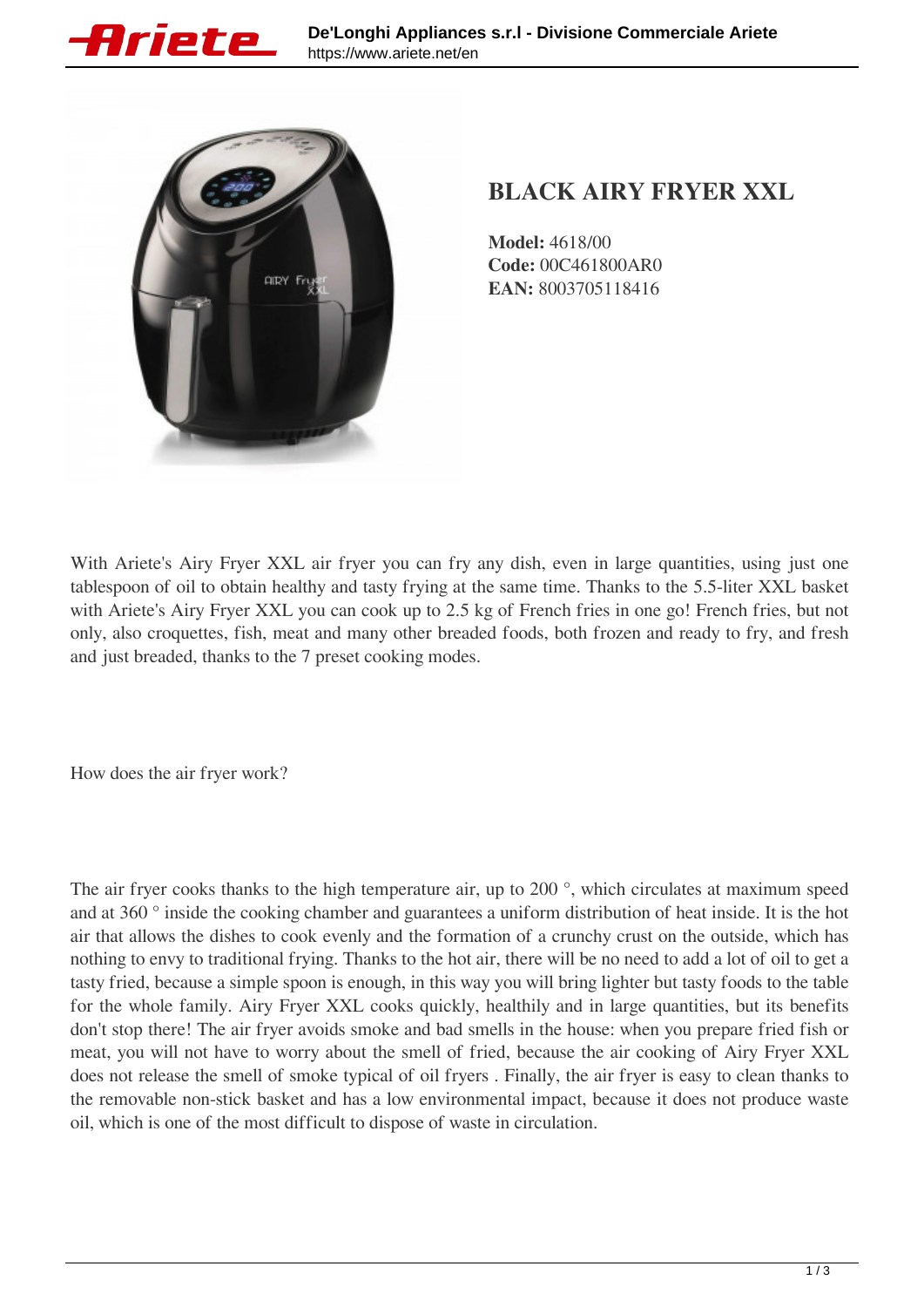

| Product specifications                    |              |
|-------------------------------------------|--------------|
| 577/5000                                  | $\checkmark$ |
| Power 1800 Watt                           | V            |
| Adjustable temperature                    | ✓            |
| Max temperature 200 °                     | $\checkmark$ |
| Capacity 5.5 liters                       | $\checkmark$ |
| It cooks up to 2.5 kg of French fries     | $\checkmark$ |
| 60 minute timer                           | $\checkmark$ |
| Removable non-stick basket                | $\checkmark$ |
| External container with anti-scald handle | $\checkmark$ |
| LCD display                               | $\checkmark$ |
| Touch screen                              | $\checkmark$ |
| Non-slip feet                             | $\checkmark$ |
| Cookbook included                         | $\checkmark$ |
| Internal basket dimensions 23x25x11.50cm  | $\checkmark$ |
| Product length 39.00 cm                   | $\checkmark$ |
| Product width 22.50 cm                    | $\checkmark$ |
| Product height 37.50 cm                   | $\checkmark$ |
| Product weight 5.28 Kg                    | $\checkmark$ |
| Box weight 6.57 Kg                        | $\checkmark$ |
| Master weight 14.17 Kg                    | $\checkmark$ |
| Master pieces 2                           | $\checkmark$ |
| Pallet pieces 24                          | V            |
| Container 20 pieces 470                   | V            |
| Container 40 pieces 950                   | $\checkmark$ |
| 40H 1080 container pieces                 | $\checkmark$ |
| Product length                            | 39.00 cm     |
| Product width                             | 22.50 cm     |
| Product height                            | 37.50 cm     |
| Product weight                            | 5.28 Kg      |
| Box weight                                | 6.57 Kg      |
| Master weight                             | 14.17 Kg     |
| Master pieces                             | $\mathbf{2}$ |
| Pallet pieces                             | 24           |
| 20 container pieces                       | 470          |
| 40 container pieces                       | 950          |